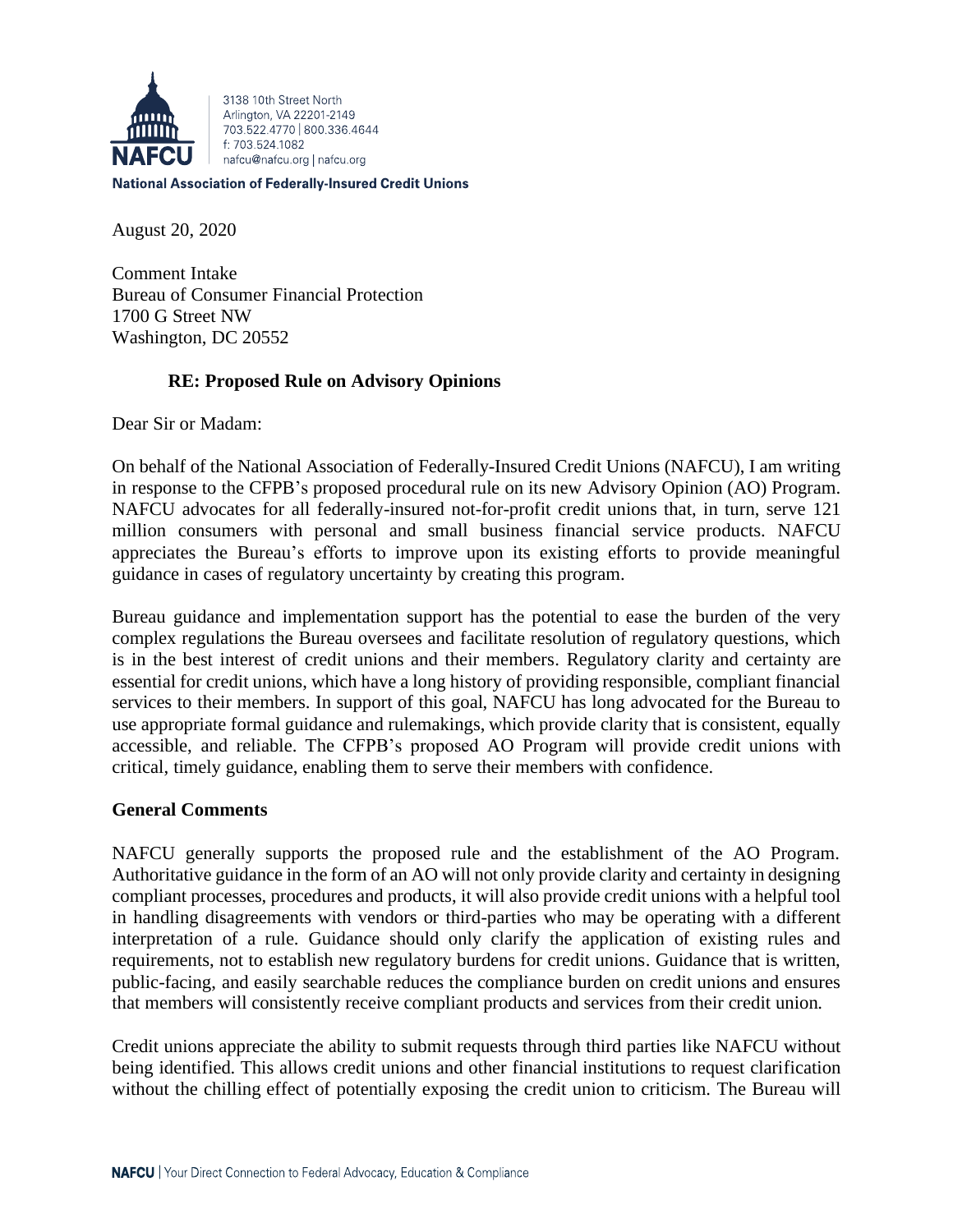Bureau of Consumer Financial Protection August 20, 2020 Page 2 of 3

get the most complete information if it allows requestors to remain unidentified, whether by submitting a request through a third party or by redacting the identity of a requestor when publishing an AO. This allows credit unions concerned about potential reputation risk to feel more comfortable asking for an AO directly from the Bureau. It also prohibits future users of AOs from reading additional facts into the AO based on knowledge of the requestor or their operations.

Similarly, providing clear rules regarding the protection of sensitive information will encourage requestors to provide the full facts, which is necessary to generate accurate interpretations. When a credit union provides sensitive personal information in order to explain the facts of a situation, the Bureau should minimize access to that information, ensure the information is maintained in a secure and confidential manner while it is stored, redact or replace the information in the body of the AO if it must be mentioned, and fully and irreversibly redact this information from the Bureau's records once the AO is published.

The Bureau does not address whether and how it will respond to requests for AOs that it declines. NAFCU asks that the Bureau provide a response that addresses the factors that contributed to the denial. It is important for the requester to know if the Bureau believes that a request for clarity has already been responded to in other available guidance or a rulemaking is ongoing on the topic. Further, a detailed explanation may prevent the same request being made multiple times.

## **Addressing the Risk of Unintended Consequences to Credit Unions**

NAFCU urges the Bureau to exercise great care in drafting AOs and to first consult the Credit Union Advisory Council (CUAC) to ensure there are no negative, unintended consequences to credit unions because of their unique nature. As proposed, the Bureau's AO program requires a requester to describe all material facts and circumstances. However, the requester's facts and circumstances may not be universal, and their interpretation could have unanticipated consequences for other products, arrangements, or financial institutions. If an AO is not sufficiently narrowly-drawn or fails to account for these unintended consequences, subsequent interpretative fixes can be difficult and take a considerable length of time. For example, the Department of Defense (DOD) has issued multiple interpretive rules addressing unintended consequences related to a 2016 interpretive rule regarding the *Military Lending Act*. <sup>1</sup> The DOD released an additional interpretive rule to address these difficulties as recently as March of this year.<sup>2</sup> The Bureau's proposed procedural rule does not address how it will subsequently address potential unintended consequences.

Credit unions are unique in their governance, structure, relationship with their members, and their legal and regulatory limitations as determined by their insurer and chartering authority. It is critically important that these differences be carefully considered by the Bureau on every AO it issues to ensure that there are no negative, unintended consequences for the credit union industry. Thus, NAFCU suggests the CFPB consult the CUAC regarding any potential effects of an AO on the credit union industry before publication. The CUAC's expertise on the credit union industry is

<sup>1</sup> *See*, 81 Federal Register 58840 (August 26, 2016) and 82 Fed. Reg. 58739 (December 14, 2017).

<sup>2</sup> *See*, 85 Fed. Reg. 11842 (February 28, 2020).